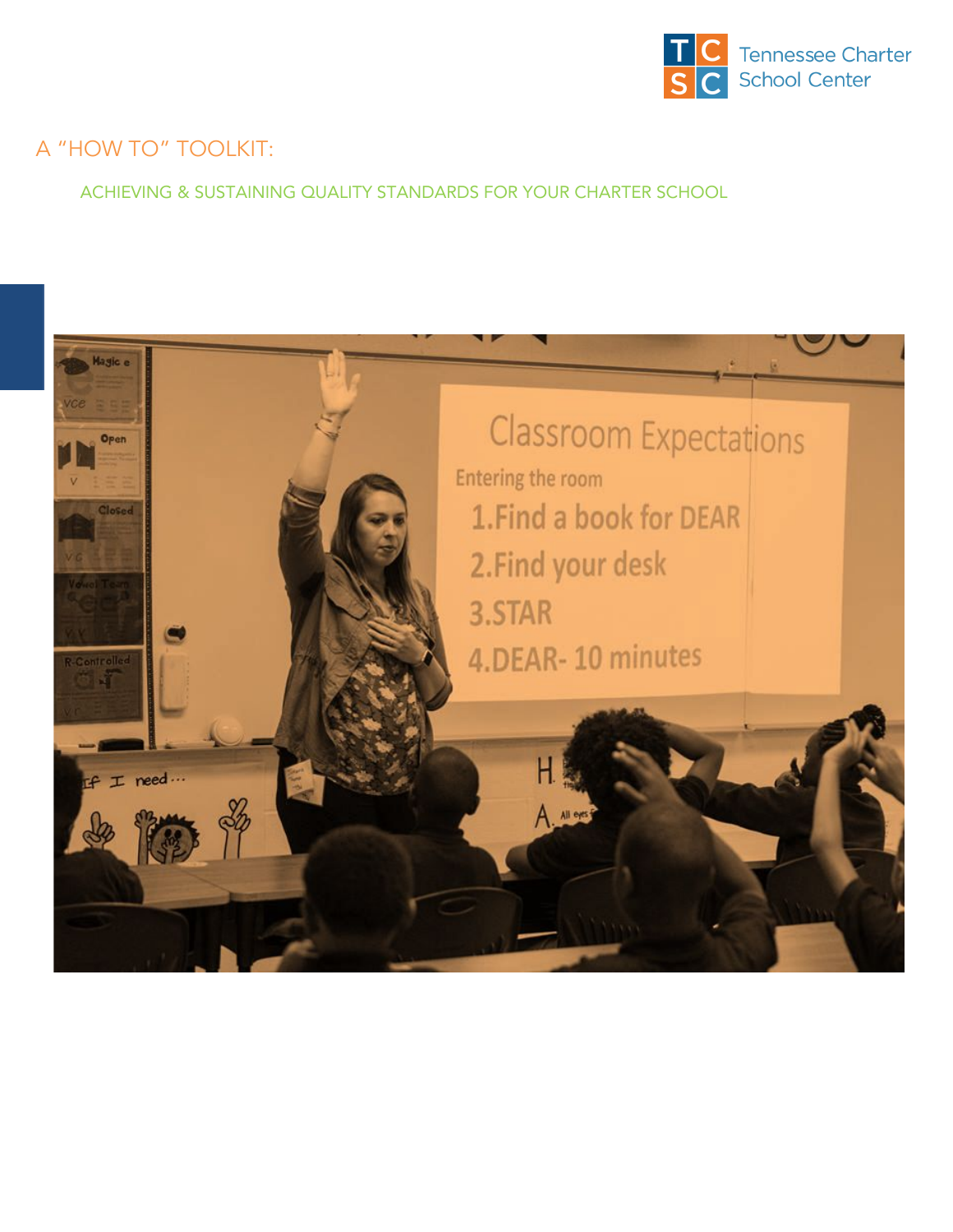

### ABOUT THE QUALITY STANDARDS TOOLKIT

The number of charter public schools in Tennessee continues to grow. After many years of dedication and commitment to quality education, Tennessee's charter public schools have become an important part of the State's public education system. More and more families enroll their children in charter public schools each Fall. More principals, teachers, and staff are working in charter public schools. More public officials are supporting charter public schools. This expansion is critically important to Tennessee and is the result of countless hours of work by school employees, volunteer governing board members, sponsoring institutions, and education stakeholders.

With growth comes great responsibility. When a new charter school opens, it is with a commitment to quality education for the students they will serve. Although success is never a guarantee, charter public schools accept the "autonomy for accountability" bargain recognizing that if, over time, they are not able to meet the academic needs of their students they will close, opening the educational space for new options for Tennessee's families. The charter public school sector recognizes that charter public schools do not simply provide options; they must provide better options.

The Tennessee Charter School Center (TCSC) is committed to supporting all charter public schools toward reaching levels of excellence. The highest priority is academic quality; however, there is great value in responsible leadership and governance, organizational sustainability, and engagement within the school community. All charter public schools in Tennessee are bound by the commitment to improve educational opportunities for Tennessee's children.

With that in mind, TCSC is excited to offer these Tennessee Quality Standards as a resource to continue to strengthen the charter public school sector so that future growth, expansion, and development of charter schools may always occur with an eye on what true quality means.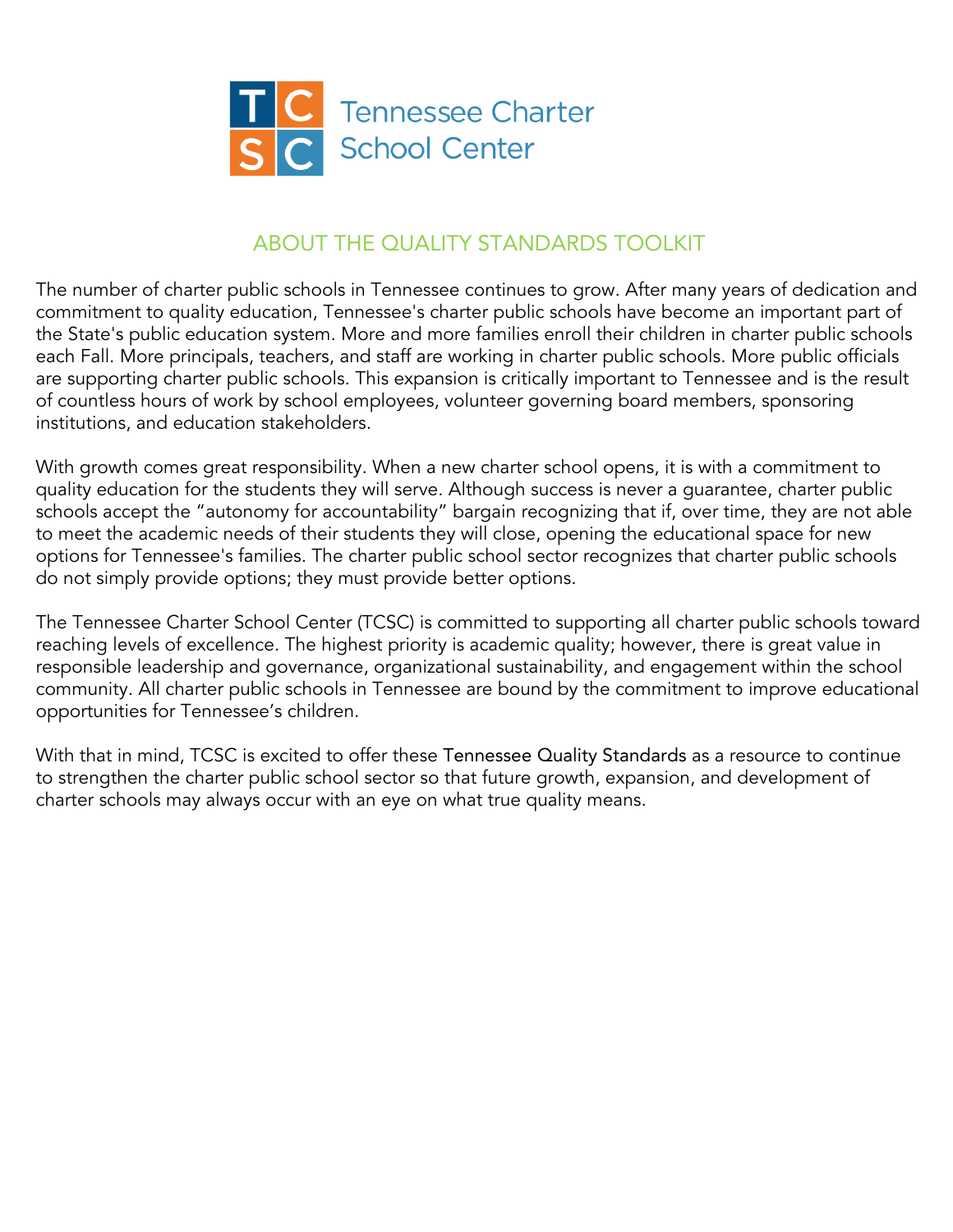# TABLE OF CONTENTS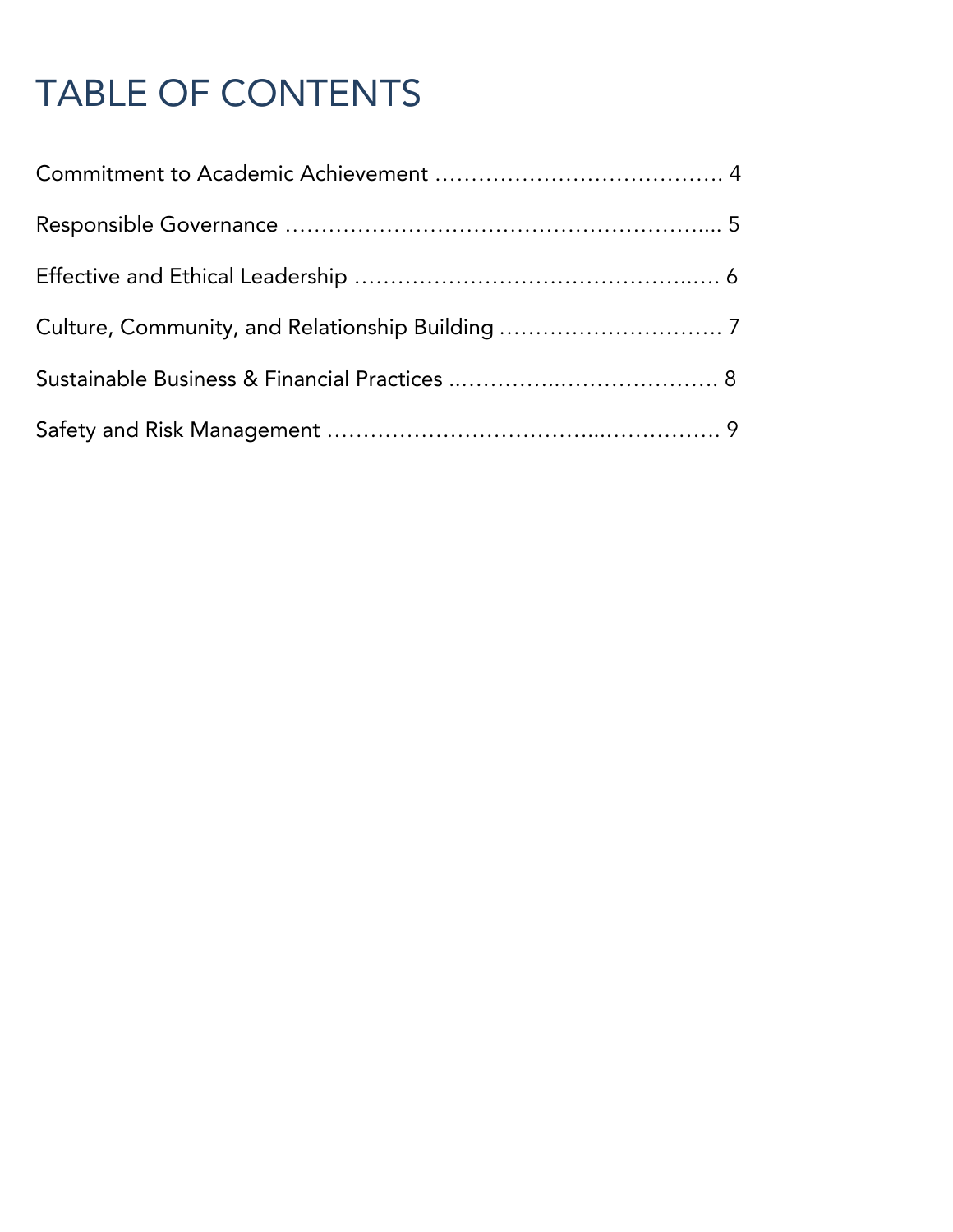#### STANDARD 1:

## Commitment to Academic Achievement

<sup>A</sup> charter school promotes student learning through <sup>a</sup> clear mission, vision, and high-expectations for all students, teachers, and administrators.

#### Key Goal(s) & Objective(s):

 $\triangleright$  Set and meet clear, meaningful, and measurable academic goals and student learning objectives as stated in the charter contract with your authorizer.

 $\triangleright$  Demonstrate high expectations for student achievement.

#### A quality school:

- Commits to high achievement for all its students and holds faculty and staff accountable to those ends.
- Creates appropriate, flexible, and accountable systems based on knowledge derived from valid and reliable research to promote student learning and growth.
- Creates an articulated curriculum and instructional system that is aligned with the Tennessee State Standards and graduation requirements.
- Assesses individual student achievement, analyzes the results and adjusts instruction based on those outcomes for continuous instructional improvement.
- Maintains accurate student records and student assessment data to monitor student academic growth.
- Creates a cadre of highly successful educators who review student data, adjust instruction as needed and provide intervention when necessary.
- Focuses on continuous improvement through professional staff development that addresses needs identified by the school's internal and external evaluation process.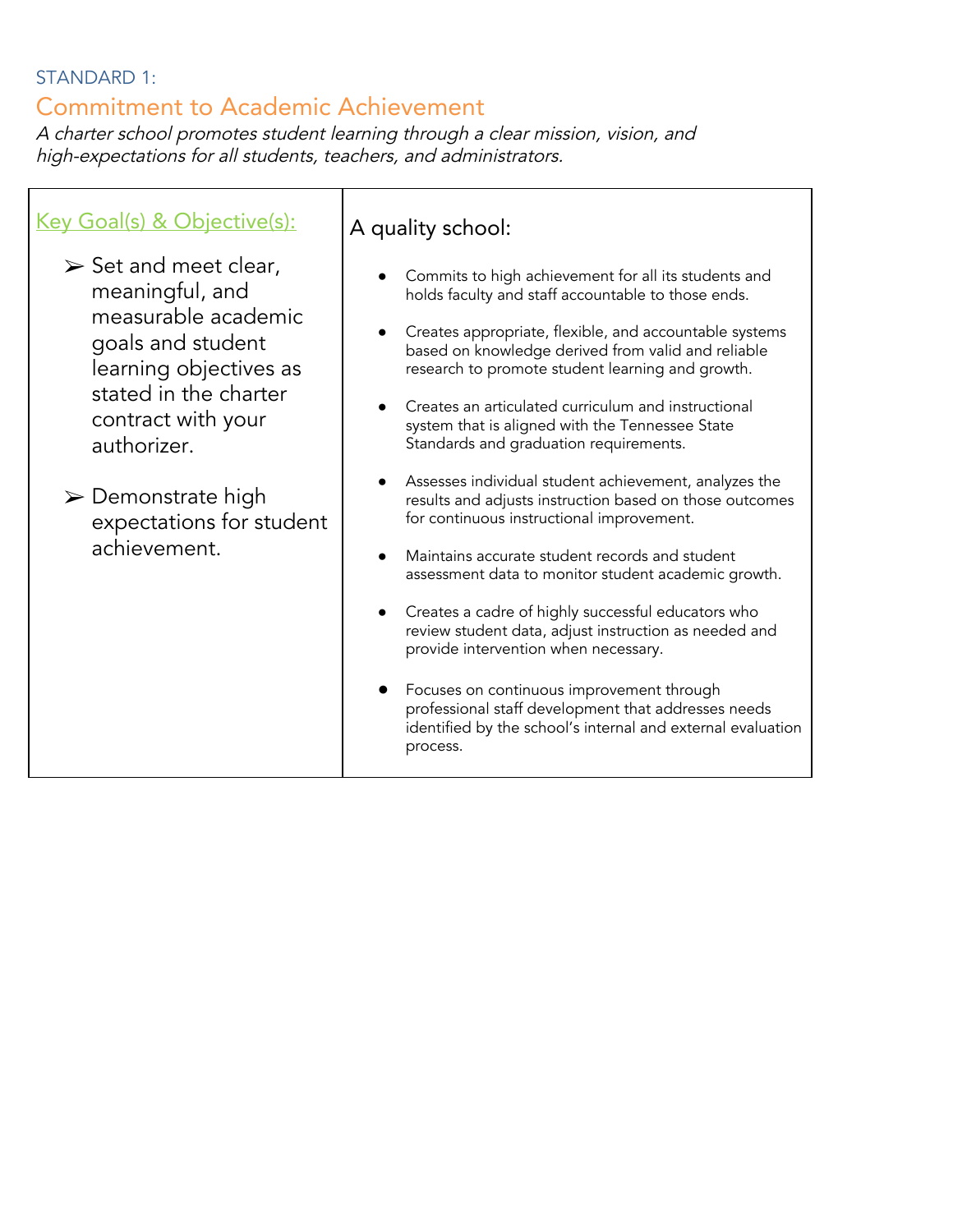#### STANDARD 2:

## Responsible Governance

Key Goal(s) & Objective(s):

Charter school leaders work to fulfill the school's mission and enable students to achieve academic growth and success.

The Governing Authority should: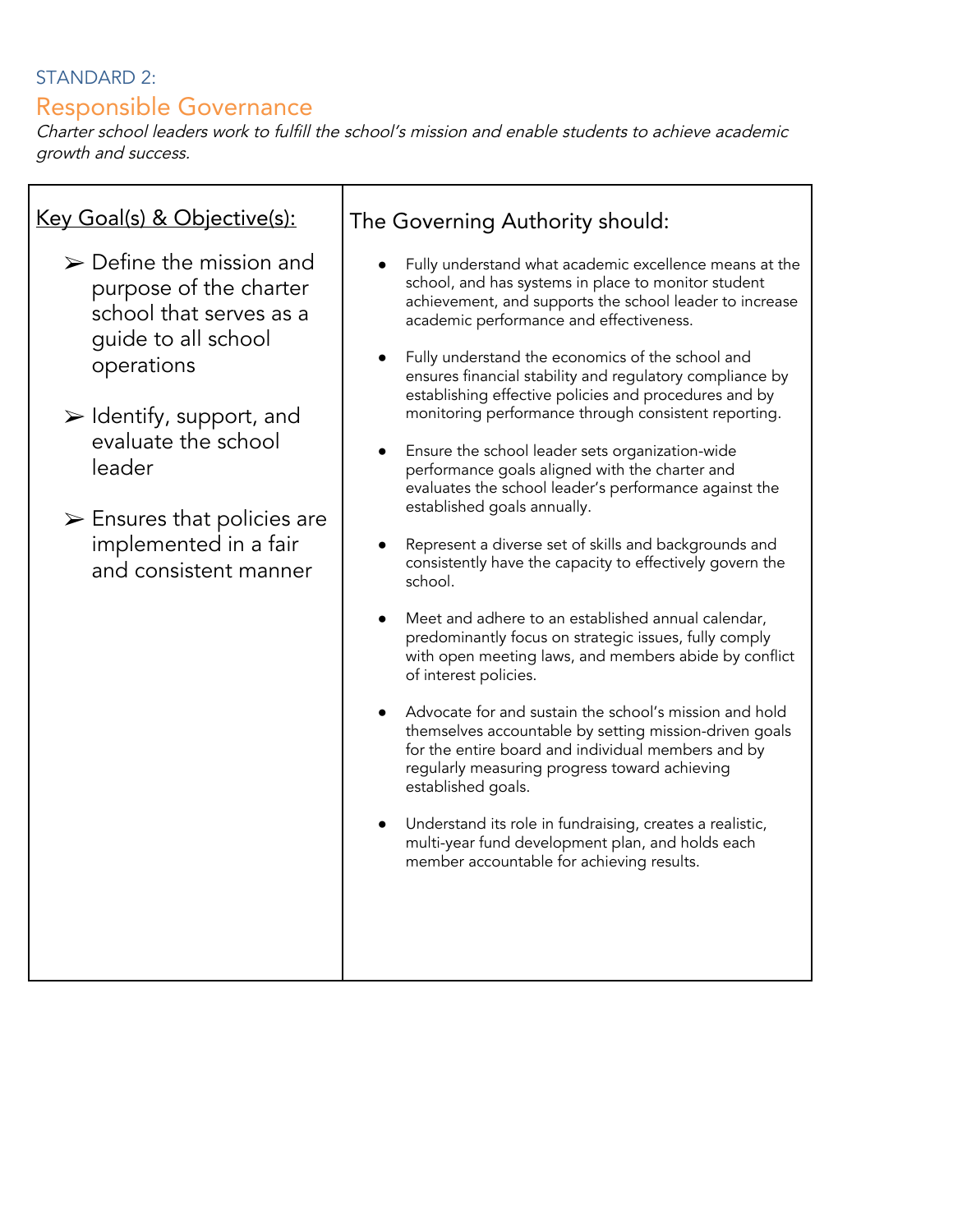## STANDARD 3: Effective & Ethical Leadership

Charter school leaders work to fulfill the school's mission and enable students to achieve academic growth and success.

| Key Goal(s) & Objective(s):                                                                                                                      | A strong school leader:                                                                                                                                                                            |
|--------------------------------------------------------------------------------------------------------------------------------------------------|----------------------------------------------------------------------------------------------------------------------------------------------------------------------------------------------------|
| $\triangleright$ Understands and<br>complies with the laws,<br>policies, and state and<br>federal requirements<br>that govern charter<br>schools | Regularly monitors and evaluates the success of the<br>school's program and hold themselves accountable for<br>results.<br>Engages in regular professional development and<br>reflective practice. |
|                                                                                                                                                  | Abstains from any decision involving a potential or actual<br>conflict of interest.                                                                                                                |
|                                                                                                                                                  | Makes management decisions with the goal of<br>$\bullet$<br>optimizing successful teaching and learning experiences.                                                                               |
|                                                                                                                                                  | Is aware of and complies with all local, state and federal<br>laws and regulations, including those pertaining to<br>Special Education.                                                            |
|                                                                                                                                                  | Actively engages in reflective self-assessment and<br>school-wide assessment to identify areas in need of<br>improvement.                                                                          |
|                                                                                                                                                  | Implements practices, policies and procedures that<br>promote school sustainability, operational integrity, and<br>a focus on student achievement and learning results                             |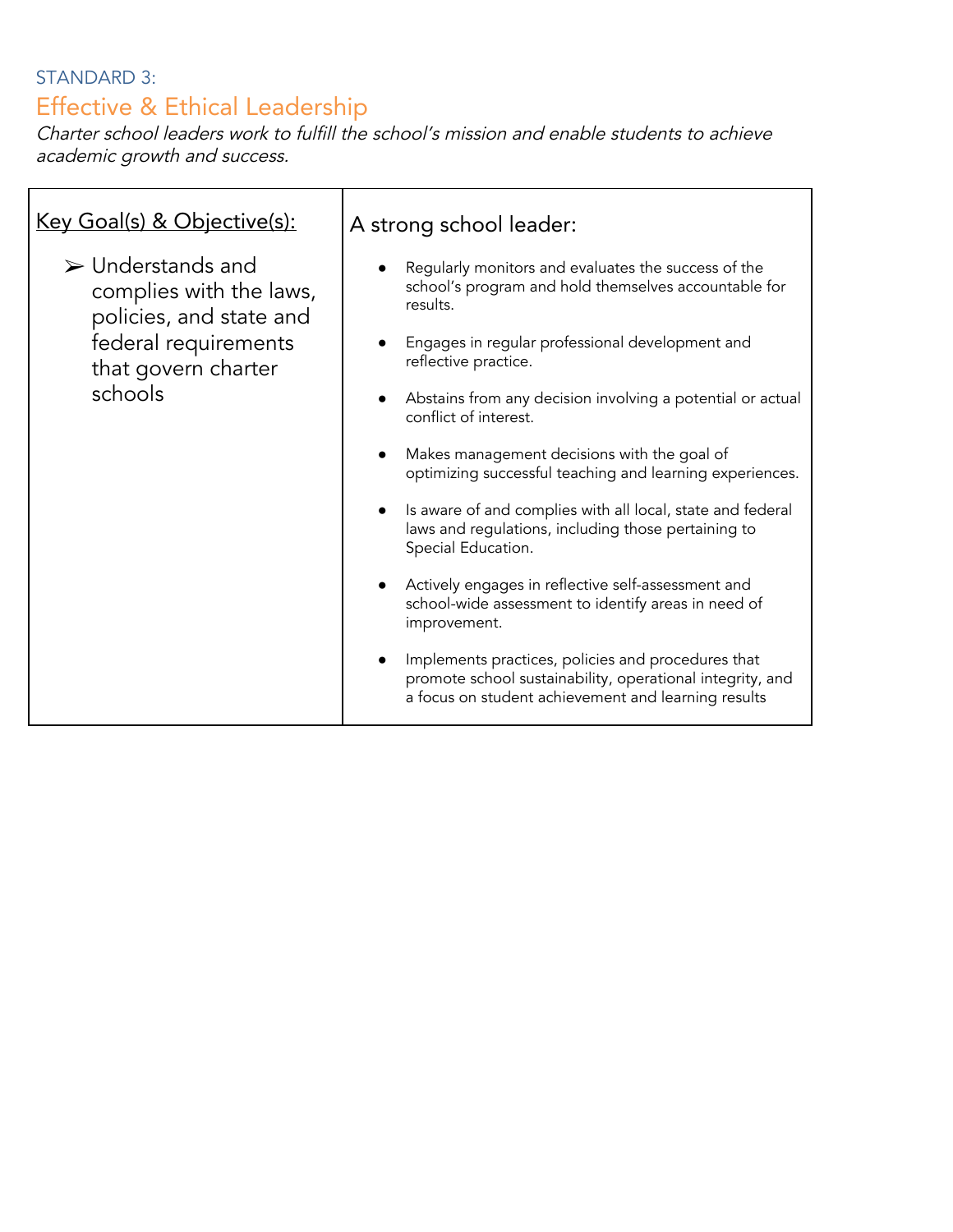#### STANDARD 4:

## Culture, Community, & Relationship Building

<sup>A</sup> charter school recognizes that families and communities are assets and develops engagement opportunities for them to impact and inform educational decisions.

| <u>Key Goal(s) &amp; Objective(s):</u>                                                                                                                                                          | An engaged school:                                                                                                                                                                                                                                                                                                                                                                                                                                                                                                                                                     |
|-------------------------------------------------------------------------------------------------------------------------------------------------------------------------------------------------|------------------------------------------------------------------------------------------------------------------------------------------------------------------------------------------------------------------------------------------------------------------------------------------------------------------------------------------------------------------------------------------------------------------------------------------------------------------------------------------------------------------------------------------------------------------------|
| $\triangleright$ Engage parents and<br>community stakeholders<br>in the vision and mission<br>of the school<br>$\triangleright$ Seek input from<br>relevant, critical,<br>impacted stakeholders | Promotes and supports the school in the community.<br>$\bullet$<br>Effectively communicates and engages stakeholders in<br>$\bullet$<br>the mission, vision, and values of the school outlined in<br>its charter.<br>Generates and sustains school culture conducive to the<br>$\bullet$<br>student learning and staff professional growth.<br>Develops a systematic plan to ensure the establishment<br>of shared accountability for student achievement.<br>Employs strategies to communicate timely and<br>$\bullet$<br>meaningful information to all stakeholders. |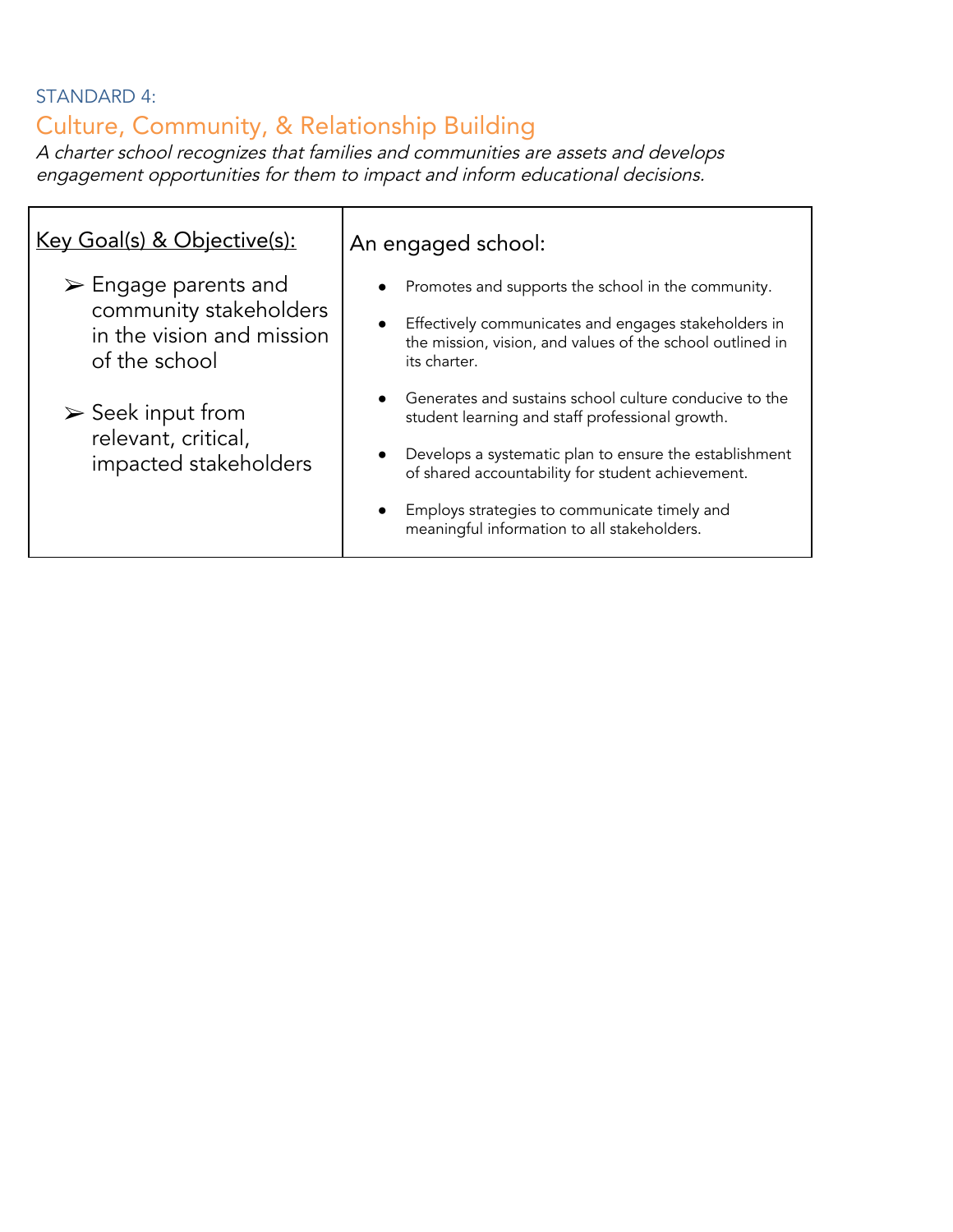## STANDARD 5: Sustainable Business & Financial Practices

<sup>A</sup> charter school fulfills its fiduciary responsibility for public funds, maintains accessible fiscal records, and conducts an annual financial audit.

 $\overline{\phantom{a}}$ 

| <u>Key Goal(s) &amp; Objective(s):</u>                                                                                                     | A sustainable school:                                                                                                                                                                                                                      |
|--------------------------------------------------------------------------------------------------------------------------------------------|--------------------------------------------------------------------------------------------------------------------------------------------------------------------------------------------------------------------------------------------|
| $\triangleright$ Establish clear fiscal<br>policies that use public<br>funds appropriately                                                 | Regularly plans for and monitors their financial and<br>human resources to help ensure that expenditures of<br>school funds are closely aligned with the academic goals<br>of the school, as outlined in their charter contracts.          |
| $\triangleright$ Ensure financial<br>resources are directly<br>related to the school's<br>purpose - student<br>achievement and<br>learning | Aligns business and financial practices with their charter<br>$\bullet$<br>contracts, state and federal laws and regulations and<br>standard business practices.                                                                           |
|                                                                                                                                            | Establishes strong internal financial controls that help to<br>ensure its operational integrity.                                                                                                                                           |
|                                                                                                                                            | Manages in a manner that is financially sustainable and<br>that enables them to carry out their mission.                                                                                                                                   |
|                                                                                                                                            | Regularly reports financial results to its Governing Board.                                                                                                                                                                                |
|                                                                                                                                            | Submits annual financial audits to the required agencies<br>in a timely manner, monitors changes to audit<br>requirements, and utilizes the audit findings and<br>recommendations as tools to improve business and<br>financial practices. |
|                                                                                                                                            | Employs the necessary safeguards to help ensure that<br>the schools' student and business records are<br>adequately protected.                                                                                                             |
|                                                                                                                                            | Has appropriate financial expertise for relevant positions.                                                                                                                                                                                |
|                                                                                                                                            | Has developed procurement policies and procedures.                                                                                                                                                                                         |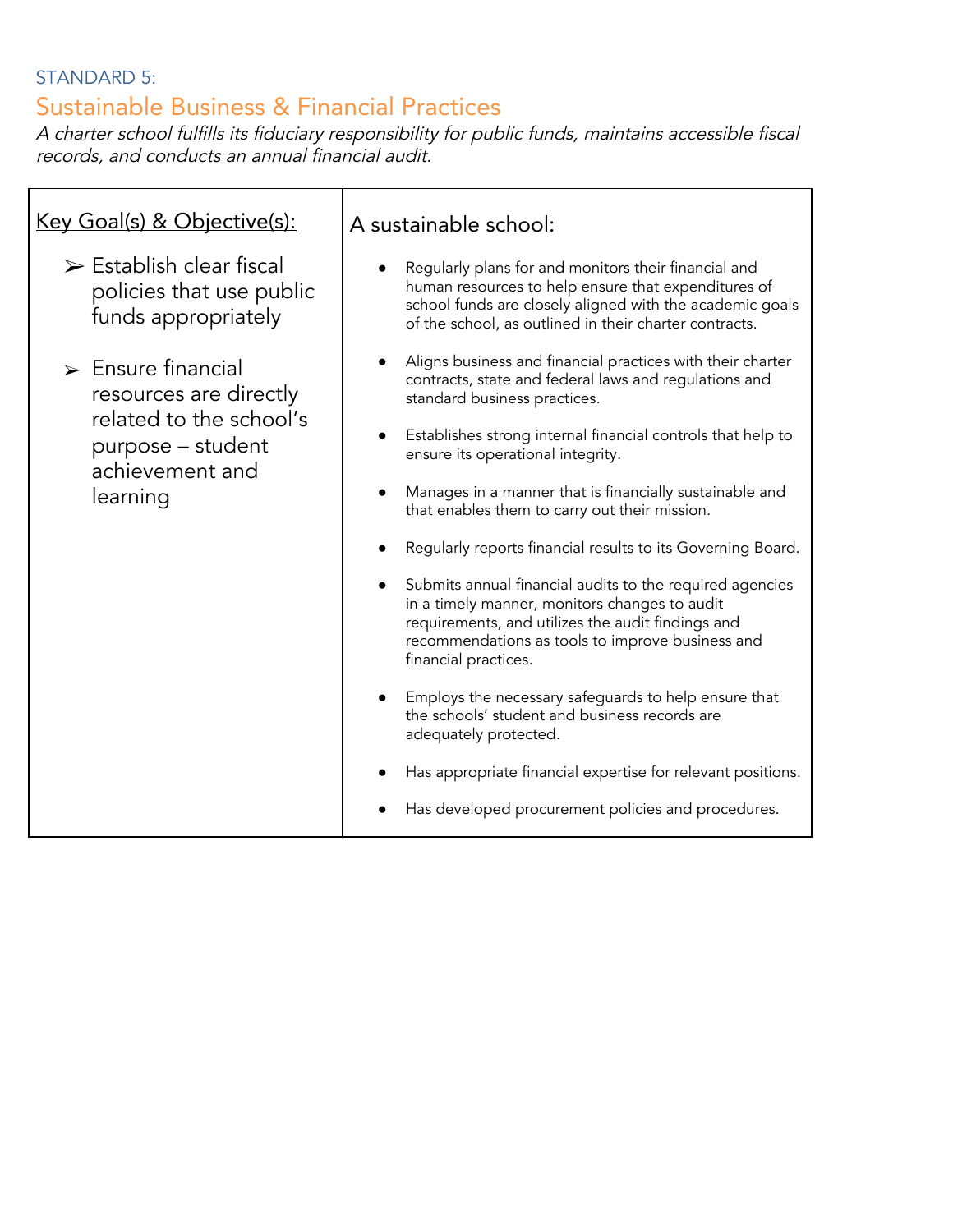## STANDARD 6: Safety & Risk Management

<sup>A</sup> charter school recognizes that families and communities are assets and develops engagement opportunities for them to impact and inform educational decisions.

| Key Goal(s) & Objective(s):                                                                                                                                                                     | A safe school:                                                                                                                                                                                                                                                                                                                                                                                                                                                                                                                                                                                                                                                                                                                                                                                                                                 |
|-------------------------------------------------------------------------------------------------------------------------------------------------------------------------------------------------|------------------------------------------------------------------------------------------------------------------------------------------------------------------------------------------------------------------------------------------------------------------------------------------------------------------------------------------------------------------------------------------------------------------------------------------------------------------------------------------------------------------------------------------------------------------------------------------------------------------------------------------------------------------------------------------------------------------------------------------------------------------------------------------------------------------------------------------------|
| $\triangleright$ Engage parents and<br>community stakeholders<br>in the vision and mission<br>of the school<br>$\triangleright$ Seek input from<br>relevant, critical,<br>impacted stakeholders | Maintains adequate insurance or equivalent resources to<br>protect its financial stability and administrative<br>operations.<br>Employs criminal background checks on board<br>members, staff members, contractors, and volunteers, or<br>chaperones working directly with the students.<br>Utilizes a safety committee or review process to oversee<br>the report safety concerns to the administration.<br>Maintains sites, facilities, services, and equipment to<br>provide a safe, orderly, and healthy environment.<br>Establishes and implements written security and crisis<br>management plan with appropriate training for all<br>stakeholders.<br>Implements and enforces the policies that reduce<br>hazards and risks to the school.<br>Has a comprehensive student discipline policy that<br>maximizes safety and learning time. |